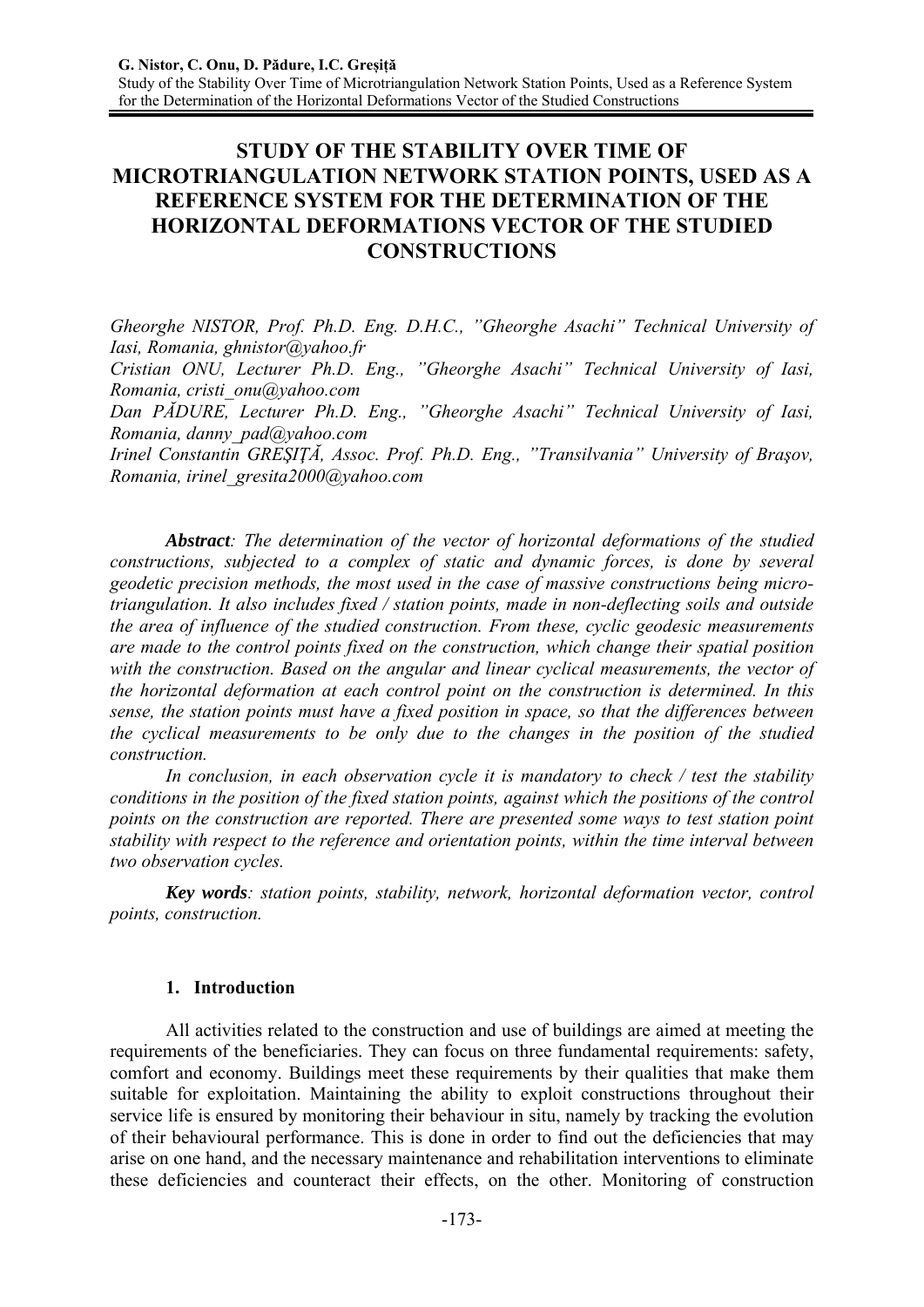behaviour in situ must be an officialised job, managed by the public state authorities. The activities related to this profession must ensure the safety of the life and activity of the citizens of the country as well as the quality of life of the population and the protection of the environment.

When using the microtriangulation method, the determination of the vector of horizontal deformation of the control points fixed on the studied structure is performed in relation to a reference system. The microtriangulation network used to track the behaviour of an arc dam is shown in figure 1. The structure of the network includes several categories of points: control points  $(P_1, P_2, ..., P_{N-1}, P_N)$  fixed on the downstream face, station points  $(A, B, P_N)$ *C, D)* fixed on non-deflecting soils and outside the area of influence of the construction, reference points  $(K_1, K_2, K_3, K_4)$  from which possible changes in station points position can be determined and points of orientation  $(O_1, O_2, O_3, O_4)$  located in more remote lands with a high degree of stability.



Fig. 1. Microtriangulation network

The operation of determining the horizontal deformation vector involves performing cyclic, angular and / or linear geodetic measurements in the microtriangulation network with the same precision as originally constructed (cycle 0). Adjustment calculations must be performed rigorously, using the smallest square method, in order to obtain the most probable values of the horizontal deformation vector [1,2]. The station points of the network are materialized by concrete pilasters with a deep foundation, having at the top clamping and centering parts for the theodolite / performant total station, and the reflective targets. From these points, azimuthal observations are made both to the control points fixed on the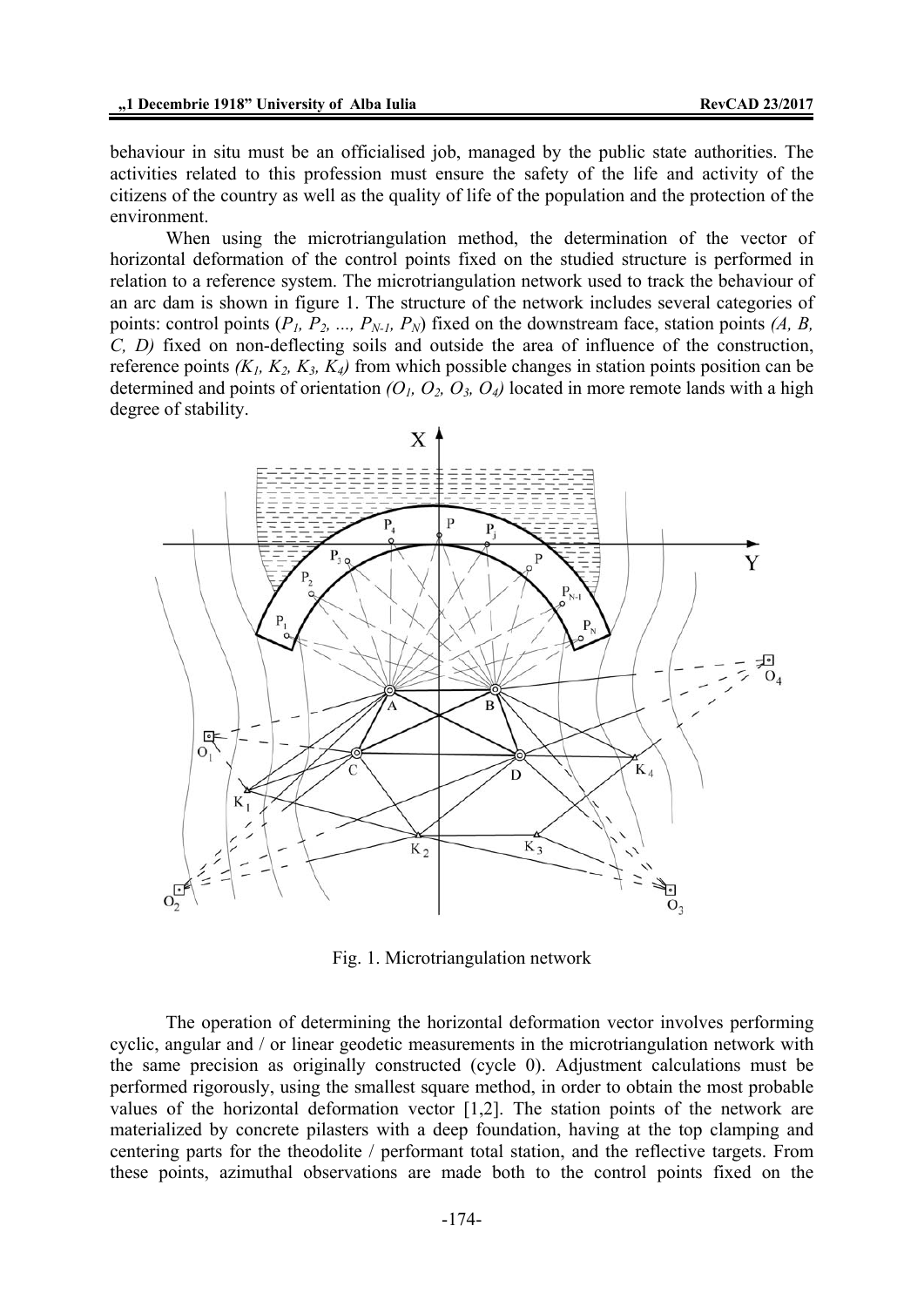construction and to the reference and orientation points, from which possible cyclical changes in the position of the station points are determined. Recording azimuth observations for the points of the network is performed with the predetermined precision for the measurement methods used. During the measurements, all measures are taken to completely eliminate the influence of systematic errors and to minimize the influence of random errors.

When calculating horizontal deformations of structures, the angles, orientations and coordinates of the points from the initial measurement cycle become, after adjustment, reference elements against which all the elements obtained in subsequent observation cycles are related to. In each cycle, the stability in the position of the station points from which the measurements are performed shall be checked. In the case of the displacement of some of them, some corrections will be made in order to bring the azimuth observations to the original state of the undisplaced point (s).

# **2. Verifying the reference microtriangulation network station points stability**

In each observation cycle, performed to determine the horizontal deformation vector of the studied construction, one of the most important problems is the verification of the stability conditions of the fixed station points, to which all control points embedded on the construction relate to. The fixed points network, orientation and reference, is positioned and constructed so that it is not subjected to the external influences that cause deformation or displacement of the studied structure. The correctness of the determination of the parameters characterizing the state of effort and deformation of the construction depends on the quality of the measurements in the network. In turn, the quality of the observations is influenced by the errors occurring in the case of not taking into account the displacement of the reference system, which is made up of fixed station points, leading to change / alteration of the results, therefore influencing the value and precision of the cyclical measurements, and implicitly of the final results.

Verification / testing of station points stability is done by means of measurement data, in relation to reference points and network orientation points. Corresponding to a time span between two conjugated cycles, the proof of the station points stability in relation to the other fixed points will be equal to the magnitudes of the azimuth directions (angles or sides) measured in the respective stations, equality which needs to be understood within certain limits, given by errors inherent in the measurement process.

When the displacement in plan of the fixed station points is detected, it is necessary to enter some corrections in the original adjusted data in the station. In this way, the new azimuth directions, corrected by bringing them to parallelism with the directions of the initial / zero cycle of observations, respectively at the undisplaced position of the point, will lead to the correct calculation of the horizontal deformation vector.

The initial position of the microtriangulation network station point A is considered. From it, the reference or orientation points  $O_i$ ,  $i = \overline{1 - n}$  are targeted, by measuring the angular values of the azimuth directions  $\alpha$  (Figure 2).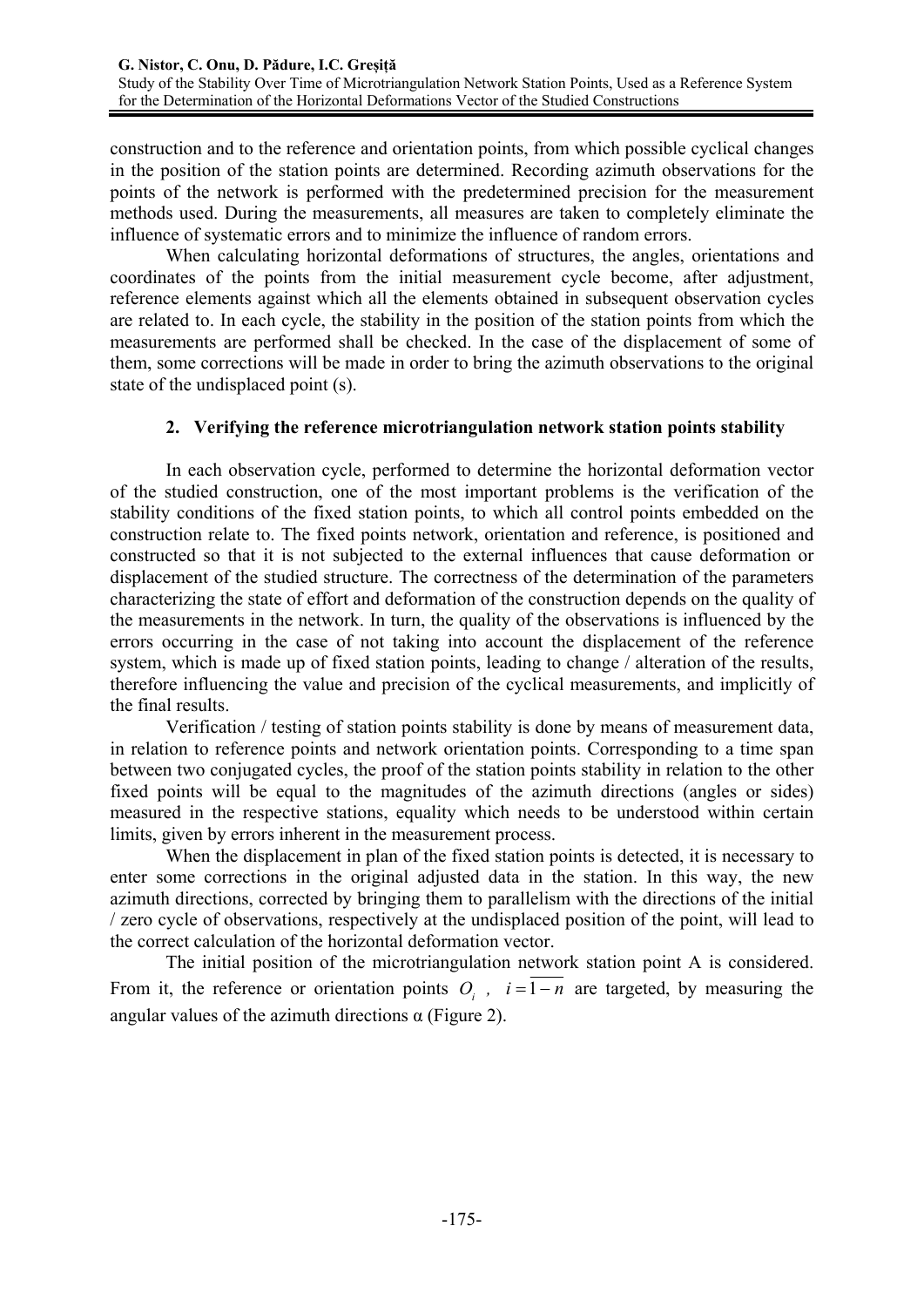

Fig. 2. The scheme of the azimuth directions measured in the two observation cycles

Subsequently, due to complex causes, the station point will move from the initial position *A* to the current position *A'*. Comparing the values of the azimuth directions from point *A* and the orientation / reference point  $O_i$ , resulted from the initial cycle  $\alpha_i$  and the current cycle  $\alpha'_{i}$ , it is found that an adjustment  $\varepsilon_{i}$  must be introduced in order to achieve the parallelism between the two directions.

$$
\theta_i = \theta_i^{\dagger} + \varepsilon_i , i = \overline{1 - n}
$$
 (1)

To assess the stability of station point *A*, there are compared the angular values of the azimuth directions measured in the two cycles and it is determined the mean square error of the resulting differences. The size obtained is compared to a limit error, accepted according to the type of construction. If the resulting error does not fall within this limit, it means that the station point has shifted, and therefore the directions measured at the displaced point (the current cycle) must be corrected. Thus, proceed as follows: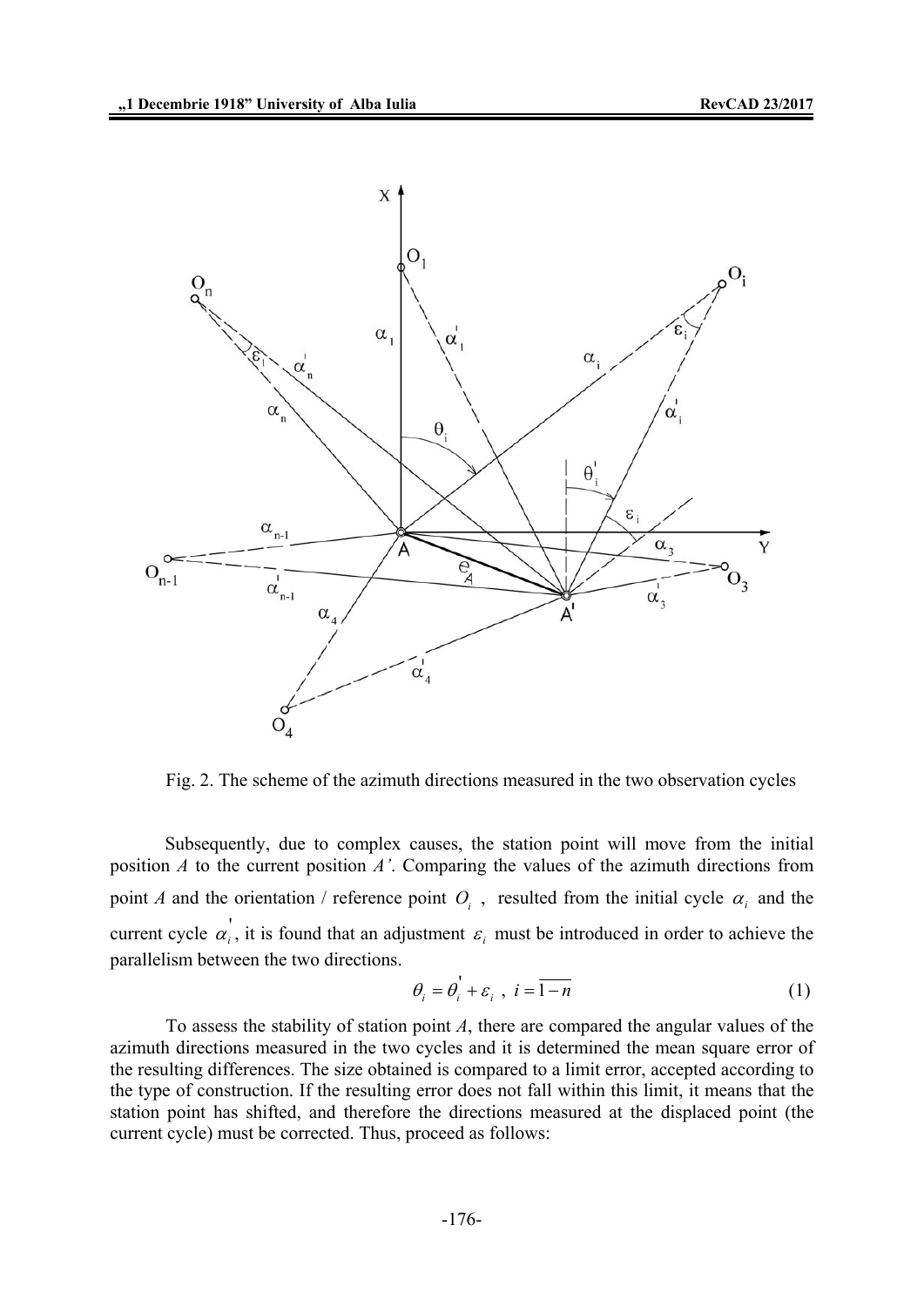Study of the Stability Over Time of Microtriangulation Network Station Points, Used as a Reference System for the Determination of the Horizontal Deformations Vector of the Studied Constructions

• First, the mean square errors of the azimuth directions are measured and adjusted in the station, in the initial cycle  $S_{\alpha}$  and current cycle  $S_{\alpha}$ , using the general formula [1]

$$
S_{\alpha} = \sqrt{\frac{\left[dd\right] - \frac{1}{n} \sum_{k=1}^{t} \left[d\right]_{k} \left[d\right]_{k}}{t(t-1) \left(n-1\right)}} \tag{2}
$$

where:  $d_k^{(i)}$  are the differences between the mean values and the measured and reduced values at origin, *n* –number of directions, *t* – number of measurement series ( $i = \overline{1 - n}$ ;  $k = \overline{1 - t}$ ).

 • Next, the differences between the adjusted magnitudes of the azimuth directions are calculated, being measured in the current and initial cycles

$$
\Delta_i = \alpha_i' - \alpha_i, \ i = \overline{1 - n}, \tag{3}
$$

and based on them, the mean square error of a single angular difference is calculated

$$
S_{\Delta} = \pm \sqrt{S_{\alpha}^2 + S_{\alpha}^2}.
$$
 (4)

• The algebraic sum of the differences is calculated

$$
[\Delta_i] = \Delta_1 + \Delta_2 + \dots + \Delta_n \tag{5}
$$

In the case  $[\Delta_i] = 0$ , it means that the differences  $\Delta_i$  will be considered as random errors. If these differences contain both random errors and systematic errors due to the displacement of the station point, the algebraic sum will be different from zero,  $[\Delta_i] \neq 0$ . In this case, since the algebraic sum of random errors is zero, according to property II, it means that this sum can be used to define an average value of systematic errors

$$
\Delta_0 = \frac{\left[\Delta_i\right]}{n} \tag{6}
$$

From each difference  $\Delta_i$ , which contains both types of errors, the average systematic error will be subtracted, resulting only the influence of random errors

$$
\delta_i = \Delta_i - \Delta_0 \tag{7}
$$

These new differences will have to meet the condition  $[\delta] = 0$ , being the differences from the average.

• The average square error of a single angular difference  $\delta_i$ , depending on the deviation from the mean difference, will be

$$
(s_{\Delta}) = \sqrt{\frac{[\delta \delta]}{n-1}} \tag{8}
$$

• In order to check the stability of station point *A*, it is calculated

$$
(s0)calc = (s0) = \frac{(sA)\sqrt{2}}{sA} ,
$$
 (9)

the magnitude of which being compared to an admitted value  $(s_0)$ , indicating whether the station point A has changed its position in plane or not. So, if

$$
\left(S_0\right)_{calc} < \left(S_0\right)_{admis} \tag{10}
$$

means that the station point is stable, and if

$$
(S_0)_{calc} > (S_0)_{admis} ,
$$
 (11)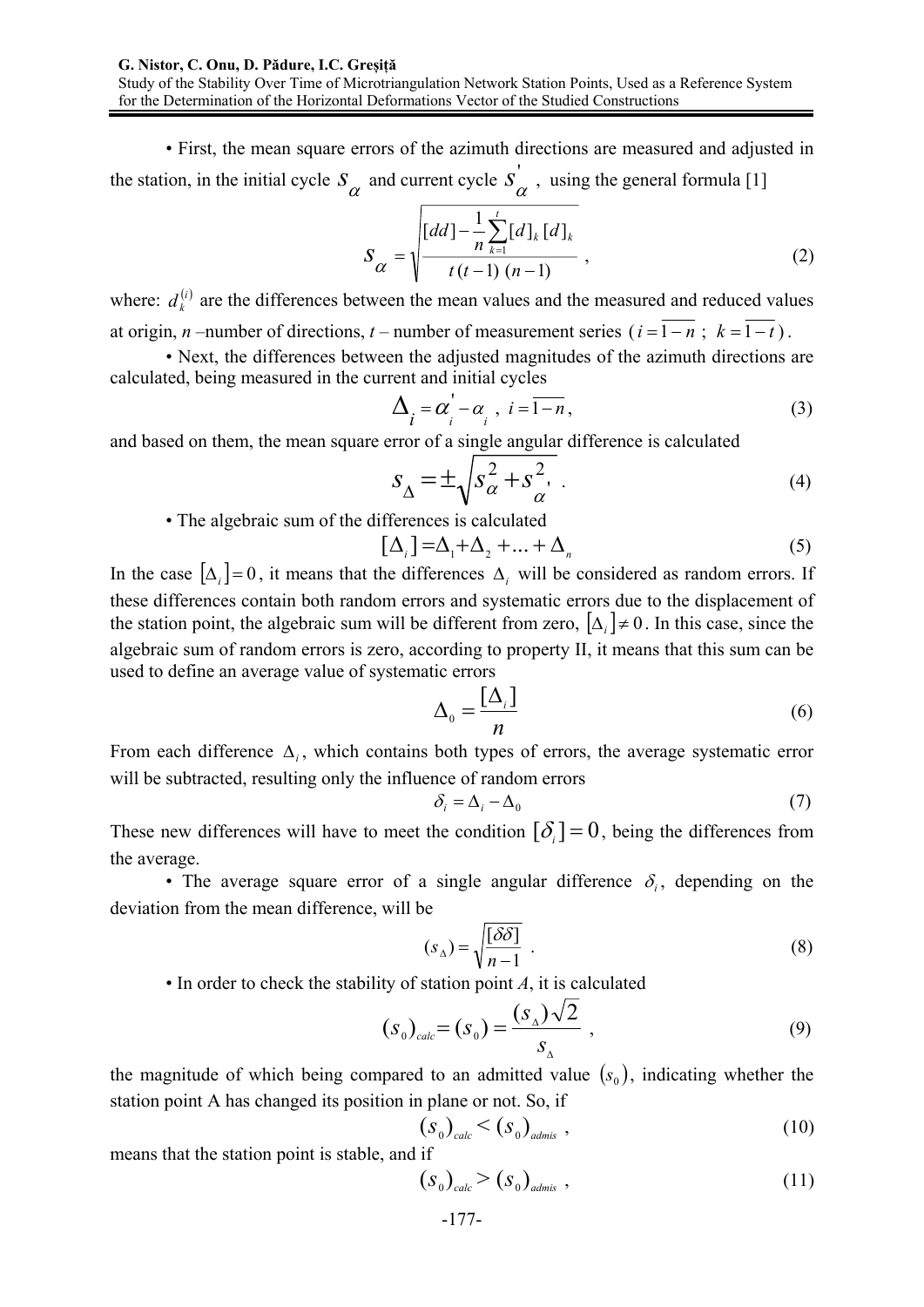means that the station point has shifted between the two measurement cycles and, as a conclusion, the azimuth directions of the current cycle must be corrected.

In this sense, in the station stability assessment operation, several tests were proposed.

Thus, W. Lang proposed a simple test of assessement, based on the mean square error of the partial differences (7) and the limit error, resulted as the double average square error of the directional differences (3), according to which the inequalities would indicate:

$$
(s_{\mathbf{A}}) < 2s_{\mathbf{A}} \implies \text{stable point}, \tag{12}
$$

$$
(s_{\mathbf{A}}) > 2s_{\mathbf{A}} \Rightarrow \text{displaced point.} \tag{13}
$$

Subsequently, T. Lazzarini proposed a more complete test, expressed through inequalities:

$$
(s0) < (s0) k \Rightarrow \text{stable point}, \tag{14}
$$

$$
(so) > (so) k \Rightarrow displaced point, \qquad (15)
$$

where:

$$
k = \frac{1 \pm \frac{0.7071}{\sqrt{n-1}}}{1 \pm \frac{0.7071}{\sqrt{(n-1)(t-1)}}}
$$
 (16)

Also for the Lazzarini test, when the error ratio (8) and (4) is approximately equal to the unit

$$
\frac{(s_{\Delta})}{s_{\Delta}} \approx 1 \quad , \tag{17}
$$

then it can be appreciated that the station point has kept its position in plane, so it is stable, and the azimuth directions can be used in the calculation of the rigorous adjustment in order to determine the vector of the horizontal deformation in the control points embedded on the studied construction.

The disadvantage of these tests is that the displacement of the station point is expressed only in angular size, with no indication of the linear elements. B. Ney has developed a test that establishes the dependence of the linear deviation according to the differences in measured horizontal angles. Determination of the linear displacement according to the differences of the horizontal angles is made from two combinations, depending on the number of reference or orientation points of the network

$$
r = C_n^2 = \frac{n(n-1)}{2} \quad , \tag{18}
$$

where  $n -$  number of directions. Because the horizontal angles resulted from the azimuth directions of the two cycles,  $\beta_i$  și  $\beta'_i$ , are affected by inherent measurement errors

$$
\beta_j = \alpha_{i+1} - \alpha_i, \ \beta_j = \alpha_{i+1} - \alpha_i', \tag{19}
$$

where  $i = \overline{1 - n}$  și  $j = \overline{1 - r}$ , then their differences will include both random errors and systematic errors due to the change in plan of the station point

$$
\Delta \beta_j = \beta_j - \beta_j \tag{20}
$$

Based on the square average errors of the adjusted azimuth directions  $S_{\alpha}$  and  $S_{\alpha}^{'}$ , the mean square errors of the horizontal angles can be calculated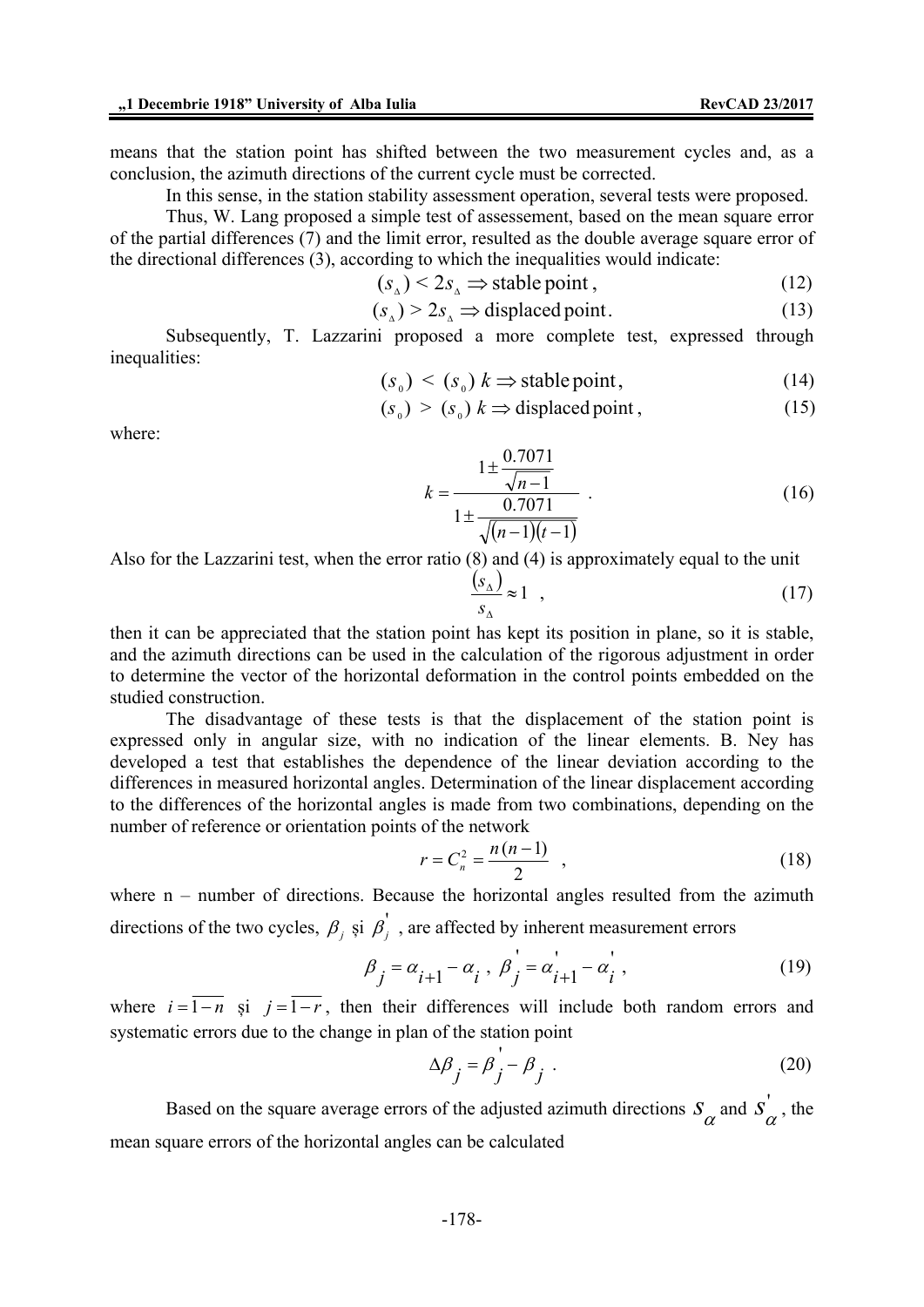#### **G. Nistor, C. Onu, D. Pădure, I.C. Greșiță**

Study of the Stability Over Time of Microtriangulation Network Station Points, Used as a Reference System for the Determination of the Horizontal Deformations Vector of the Studied Constructions

$$
s_{\rho} = \pm s_{\alpha} \sqrt{2} , s_{\rho} = \pm s_{\alpha} \sqrt{2} ,
$$
 (21)

after which the average square error of the angular differences (20), will be

$$
S_{\Delta\beta} = \pm \sqrt{S_{\beta}^2 + S_{\beta}^2} \approx \pm S_{\beta} \sqrt{2}
$$
 (22)

Based on the differences between the angular values of the two cycles, the average angular difference error is calculated

$$
(S_{\Delta\beta}) = \pm \sqrt{\frac{[\Delta\beta_j^2]}{r}} \quad . \tag{23}
$$

Based on the azimuth lengths and the angles between them, corresponding to the r combinations, the linear displacement of the station point *A* in the *A'* position is calculated using the formula

$$
e_A = \frac{\sqrt{2}}{\rho^{cc}} K_A s_{\Delta \beta}^{cc} , \qquad (24)
$$

where

$$
\frac{\sqrt{2}}{\rho^{\rm c}} = 0.0022214 \, \text{mm} \,, \tag{25}
$$

$$
K_{A} = \sqrt{\frac{\sum_{j=1}^{r} \frac{D_{1j}^{2} D_{2j}^{2}}{D_{1j}^{2} + D_{2j}^{2} - 2D_{1j} D_{2j} \cos \beta_{j}}{r}} = \sqrt{\frac{K_{j}^{2}}{r}},
$$
(26)

$$
S_{\Delta\beta_A} = \sqrt{S_{\Delta\beta}^2 - (S_{\Delta\beta})^2} \quad . \tag{27}
$$

The coefficient  $K_A$  is a parameter of the station point *A* of the microtriangulation network, which remains constant across all measurement cycles.

*Determining the uncertainty that this movement contains* (24), is done with the relation

$$
S_{e_{A}} = \frac{e_{A}}{\sqrt{2(r-1)}} \quad . \tag{28}
$$

The testing criterion for the stability of the station point is represented by the inequality

$$
e_{A} - s_{e_{A}} < (e_{A}) \Rightarrow \text{stable point}, \qquad (29)
$$

where the average accepted error is  $(e<sub>A</sub>) = 0,3...$  0,5 mm.

Considering that  $e_{\scriptscriptstyle{A}}$  values have a normal distribution, applying the principles of mathematical statistics, it will result

$$
s'_{e_A} = s_{e_A} \cdot q'^{(r)}_{\beta} \t\t(30)
$$

where  $q_{\beta}^{(r)}$  is an amplification coefficient, whose value depends on the number of measurements and the probability size, and  $s'$ *A e s* represents the limit error. This increases the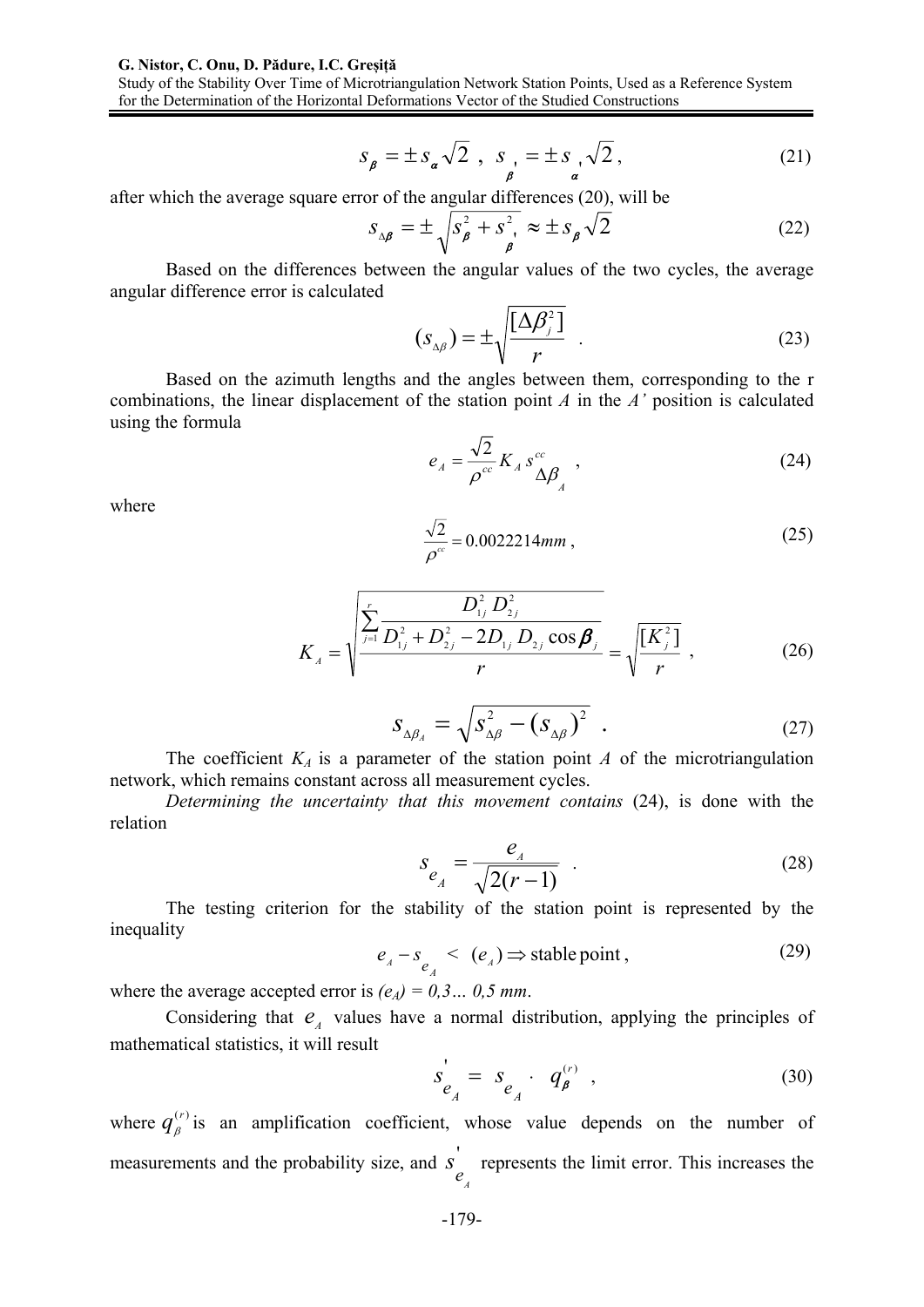degree of uncertainty, which corresponds to practical requirements. In this way, the stability criterion of the station point will be represented by the inequality

$$
e_{A} - s'_{e_{A}} < (e_{A}) \Rightarrow \text{stable point}.
$$
 (31)

#### **3. Case study**

The verification of the stability of a station point A of the reference network has been made in relation to the orientation points  $(O_1, O_2, ..., O_6)$  on the basis of the distances and adjusted directions obtained from the measurements made in the initial / zero and current cycles (Table 1).

| <b>Station</b>               | <b>Sighted</b> | <b>Distances</b> | Adjusted directions (g c cc)  |                        |  |
|------------------------------|----------------|------------------|-------------------------------|------------------------|--|
| point                        | point          | (m)              | <b>Initial cycle</b>          | <b>Current cycle</b>   |  |
| A                            | $\mathbf{O}$   | 231,425          | 0.00.00,0                     | 0.00.00,0              |  |
|                              | O,             | 200,993          | 45.77.28,8                    | 45.77.53,2             |  |
|                              | O <sub>3</sub> | 261,147          | 75.71.27,0                    | 75.71.57,5             |  |
|                              | $\mathrm{O}_4$ | 241,612          | 148.63.22,5                   | 148.63.42,6            |  |
|                              | Ō٢             | 190,335          | 214.75.65,7                   | 214.75.36,3            |  |
|                              | $O_6$          | 202,496          | 254.63.40,1                   | 254.62.90,2            |  |
| <b>Average square errors</b> |                |                  | $s_{\alpha} = \pm 3^{cc}, 12$ | $s_a = \pm 2^{cc}, 88$ |  |

Table 1. Precision measurement calculation of azimuth directions

The number of horizontal angles measured at the station point, corresponding to the number of points of orientation, will be (18)

$$
r = C_n^2 = \frac{6(6-1)}{2} = 15
$$

The horizontal angles between the two cycles  $\beta_j$  and  $\beta_j$  $\beta_j$  will be affected by inherent measurement errors, and the differences between them (20)

$$
\Delta \beta_j^{cc} = \beta_j - \beta_j \ ; \ j = \overline{1 - r} \ ,
$$

will include both errors inherent to the measurements and errors due to the influence of the station point movement. The mean square errors of the angles, depending on the adjusted directions errors, are (21):

$$
s_{\beta} = \pm s_{\alpha} \sqrt{2} = \pm 4^{\circ} \cdot 41 \ ; \ s_{\beta} = \pm s_{\alpha} \cdot \sqrt{2} = \pm 4^{\circ} \cdot 07
$$

Based on these, the *mean square error of an angular difference* (22) is calculated:

$$
s_{\Delta\beta} = \pm \sqrt{s_{\beta}^2 + s_{\beta}^2} = 6^{cc}, 00
$$

Table 2 summarizes the elements required to calculate the mean square error of the measured angular difference, based on the differences between the angles from the current and initial cycles from all 15 combinations. The *mean square error of the measured angular difference* (23) is: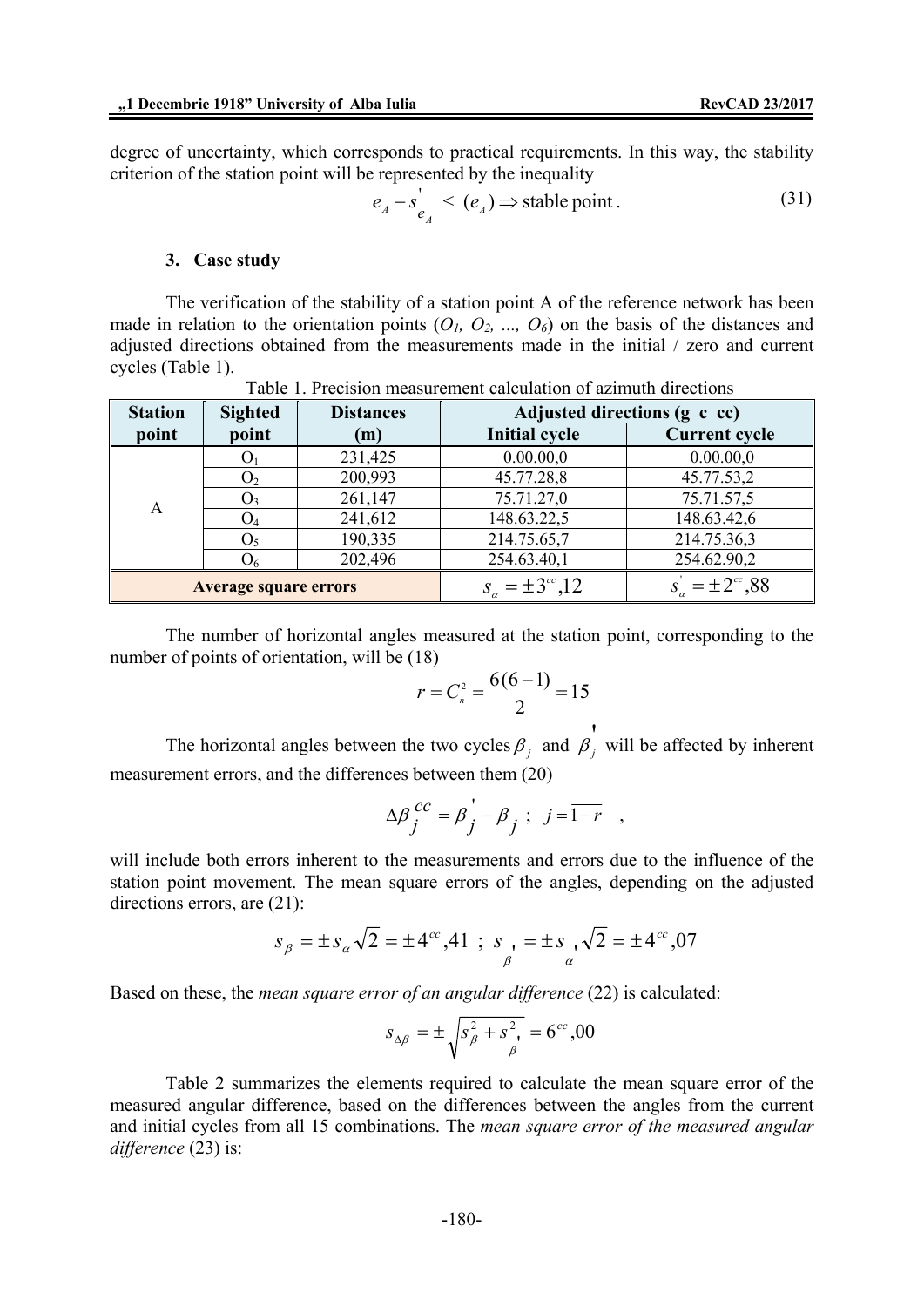#### **G. Nistor, C. Onu, D. Pădure, I.C. Greșiță**

Study of the Stability Over Time of Microtriangulation Network Station Points, Used as a Reference System for the Determination of the Horizontal Deformations Vector of the Studied Constructions

$$
(s_{\Delta\beta})=\pm\sqrt{\frac{[\Delta\beta_j^2]}{r}}=46^{\circ\circ},64
$$

|              | Combination | <b>Horizontal angles</b> |                                           |                   |                    |
|--------------|-------------|--------------------------|-------------------------------------------|-------------------|--------------------|
| Angle<br>no. |             |                          |                                           | $\Delta \beta$ or | $\Delta \beta_i^2$ |
|              |             | $(g \ c \ cc)$           | $(g \ c \ cc)$                            |                   |                    |
|              | 1-2         | 45.77.28,8               | 45.77.53,2                                | 27,4              | 750,76             |
|              | 1-3         | 75.71.27,0               | 75.71.57,5                                | 30,5              | 930,25             |
|              | $1 - 4$     | 148.63.22,5              | 148.63.42,6                               | 20,1              | 404,01             |
| $\cdots$     | $\cdots$    | $\cdots$                 | .                                         | $\cdots$          | $\cdots$           |
| 15           | $5 - 6$     | 39.87.74,4               | 39.87.53,9                                | $-20.5$           | 420,25             |
|              |             |                          | $\lceil \Delta \beta^2 \rceil = 32634,65$ |                   |                    |

Table 2. Mean square error of the measured angular difference calculation

In table 3 it is presented, in part, the calculation of  $K_i$ ,  $j = \overline{1 - r} = \overline{1 - 15}$ parameters, required for the calculation of the station point parameter  $K_{\hat{A}}$ .

| Angle    | <b>Distances</b> |                          | $\pmb{\beta}_{{}_{j}}$ |                      |          |
|----------|------------------|--------------------------|------------------------|----------------------|----------|
|          |                  | $D_{\overline{\imath}j}$ |                        | $\cos \beta$         | $K_i^2$  |
| no.      | (m)              | (m)                      | $\left(g\right)$<br>c) |                      |          |
|          | 231,425          | 200,993                  | 45.77                  | 0.7525               | 90265.3  |
|          | 200,993          | 261,147                  | 75.71                  | 0.3724               | 47468.5  |
|          | 261,147          | 241,612                  | 148.63                 | $-0.6917$            | 16445.4  |
| $\cdots$ | $\cdots$         | $\cdots$                 | $\cdots$               |                      | $\cdots$ |
| 15       | 190,335          | 202,496                  | 39.88                  | 0.8101               | 100064.7 |
|          |                  |                          |                        | $[K_i^2] = 653768,3$ |          |

Table 3. Calculating the size of  $K_A$  parameter

Its size is given by the relation (26):

$$
K_{A} = \sqrt{\frac{[K_{j}^{2}]}{r}} = 208,77
$$

It is calculated *the mean square error of the difference in horizontal angles*, which includes only the influence of systematic errors caused by the displacement of the station point, (27):

$$
s_{\Delta\beta_A} = \sqrt{s_{\Delta\beta}^2 - (s_{\Delta\beta})^2} = 46^{cc}, 25
$$

*The magnitude of the displacement of the station point*, as an average of the 15 combinations, is (24):

$$
e_A = \frac{\sqrt{2}}{\rho^{cc}} K_A s_{\Delta \beta}^{cc} = 21,45 \, \text{mm}
$$